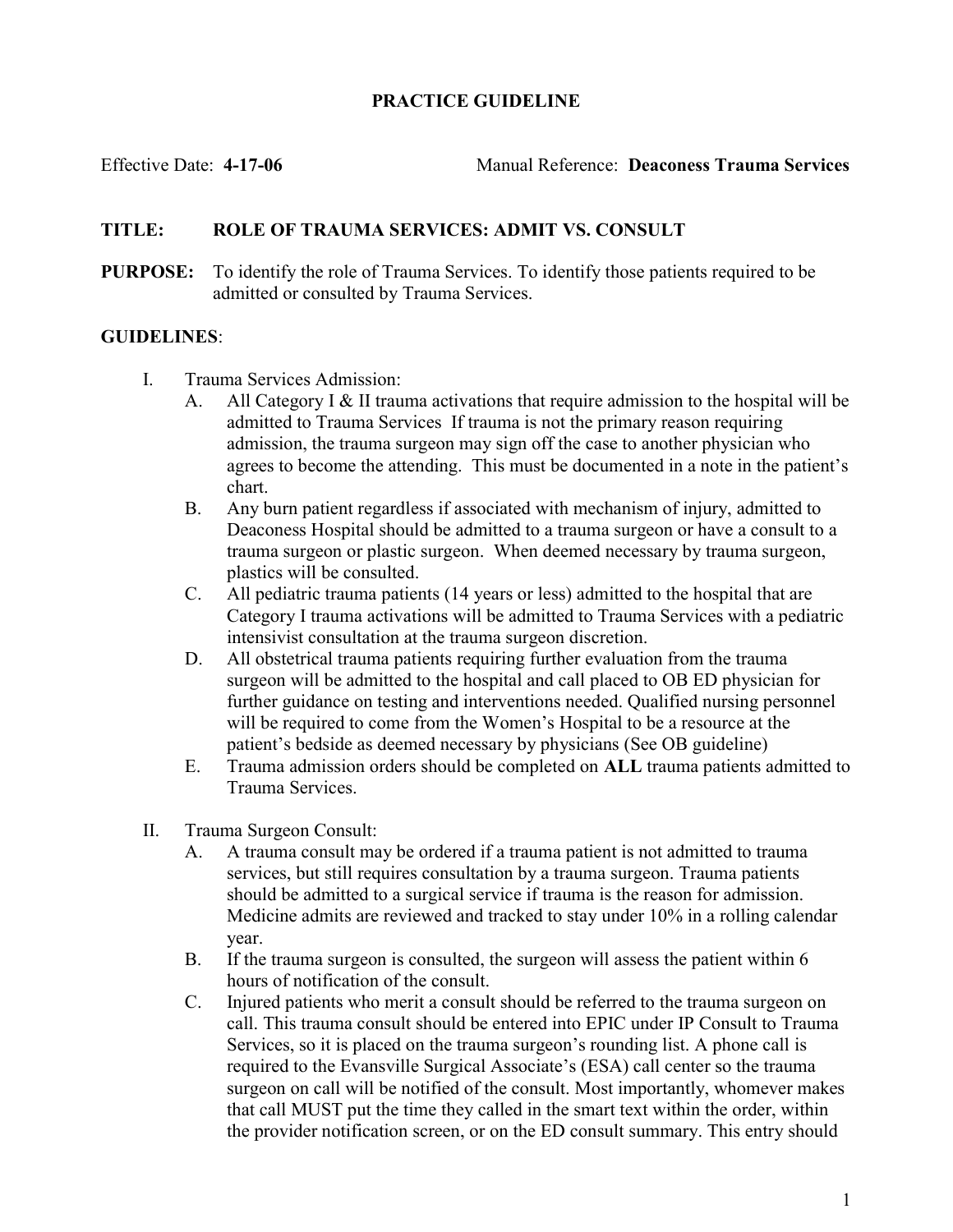also include which surgeon they called so Trauma Service's department can track the surgeon's time as part of their quality improvement.

- III. Trauma patients who require a consult may be referred to the surgeon as follows:
	- A. The Emergency Physician or admitting physician will contact the trauma surgeon on call for any injured patient that presents to Deaconess Hospital who has not had a trauma team activation, whom however, after presentation to the ED, merits further evaluation by the trauma surgeon.
	- B. The ED documentation will reflect the time and routine status of the call to the trauma surgeon, and the time of arrival of the surgeon. This will be documented on the trauma admission orders for all Category I  $&$  II trauma activations in the ED.
	- C. If the injured patient requires admission, the patient will be placed under the Trauma Center admission type, which will require the patient to be admitted by a surgical service.
	- D. It is recommended that this patient's family physician be consulted as a courtesy and to consult if deemed necessary by the trauma surgeon. This has been included on the trauma admission orders. Admission by non-surgeons is a performance improvement indicator that is tracked by the Trauma Services department as part of the performance improvement and patient safety program.
	- E. During trauma rounds, if a trauma patient's injuries/criteria warrant a trauma surgeon's evaluation/consult, the Trauma Performance Improvement Nurse will discuss with the Trauma Medical Director and/or the Trauma Program Manager to determine next steps (i.e. request consult from admitting service).
- IV. Direct Admit Trauma Patients:
	- A. Patients that have experienced injuries < 24 hours should be admitted through the ED to Trauma Services.
	- B. Patients who bypass the ED as a direct admit and are admitted for a traumatic injury that meets trauma activation criteria or consultation criteria, will require the Admitting Physician to consult Trauma Services. At this point, the trauma surgeon would obtain permission from the primary/attending physician to follow this patient's care. This patient's chart will be marked for "screening" to determine appropriateness of admission services.
	- C. The Admitting Physician shall document a Trauma Consult and speak to the trauma surgeon on call. (The name of the surgeon on call can be accessed by contacting the Emergency Department).

## REFERENCES:

- **Deaconess Hospital P&P 30-03, Patient Room Preparation and Bed Assignment.**
- **Deaconess Hospital P&P 40-06, EMERGENCY MEDICAL TRANSFER AND ACTIVE** LABOR (EMTALA) GUIDELINES.
- Deaconess Trauma Guideline Manual, RESUSCITATION ROLE ASSIGNMENT.